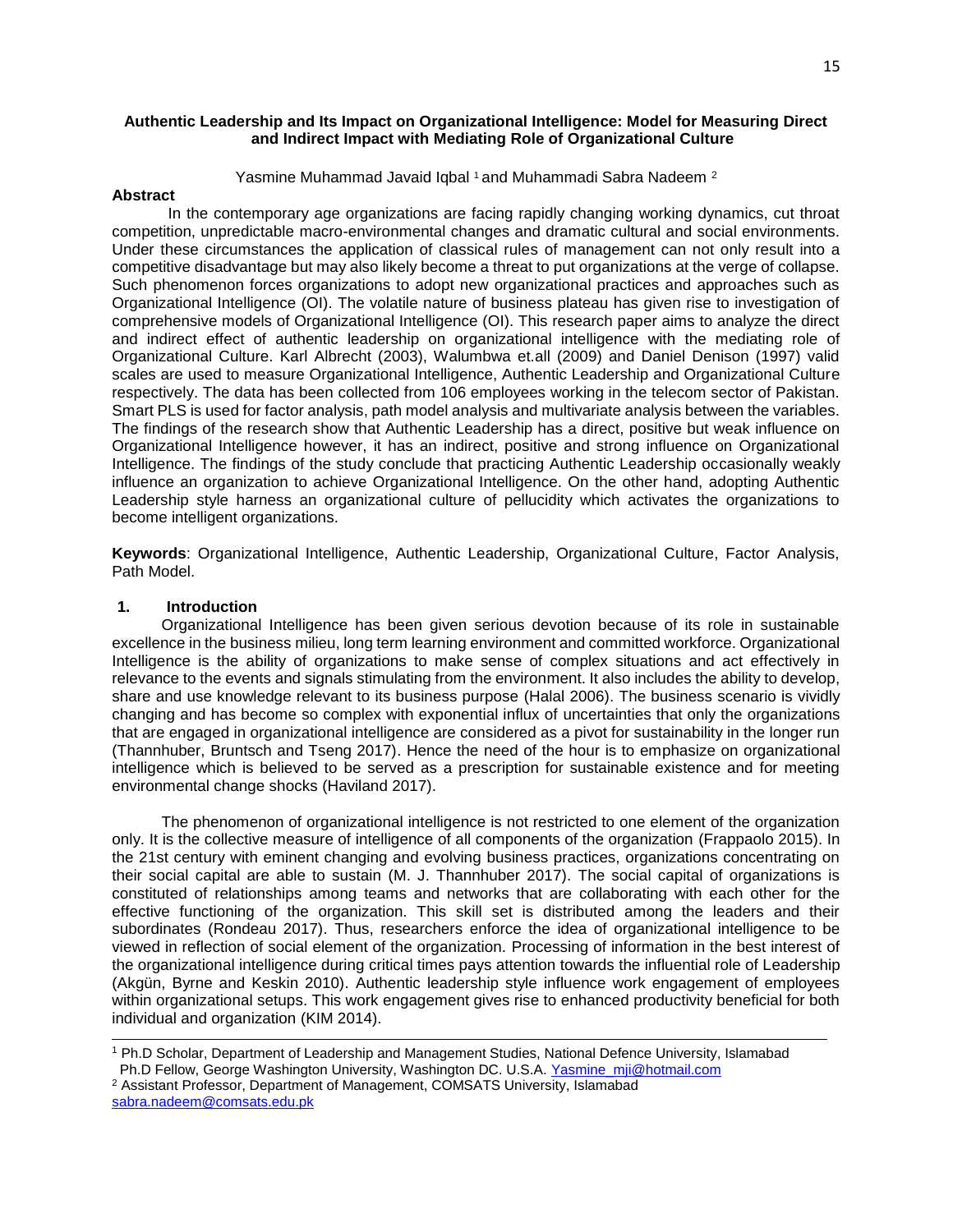Corporate sectors which are more inclined towards profitability are getting aware of its benefits are converging their attention towards the recognition and implementation of Organizational Intelligence within their setups (Azam, Salimi and Sharif 2016).

 In reflection of this, organizational intelligence is a paramount attribute, which calls for conducting research in the respective area to understand its key determinants. There is a need to identify the main determinants that help ventures to achieve organizational intelligence (Frappaolo 2015). Therefore, the present study is designed to conduct research in the area of organizational intelligence with reference to social construct of an organization in the telecom sector of Pakistan. Rondeau & Wagar (2017) defines the social capital of an organization as a leader and employee networking and their association with other organizational elements for the effectiveness of the organization.

 The piece of literature that is thin is the application of the behaviorist approach towards achieving Organizational Intelligence. To bridge the gap and to provide a real time case application from Pakistan, this paper aims to investigate the role of Authentic Leadership on Organizational Intelligence with and without the mediating role of Organizational Culture in the telecom sector of Pakistan.

 The findings gathered from the study will set Implications for leaders and strategist from other sectors whose organizations are facing similar turbulent business environment for their operations. Furthermore, the results inferred by applying OI model focusing on authentic leadership practices and Organizational Culture interventions may be considered to set managerial implications as a roadmap for achieving organizational intelligence by organizations.

# **2. Review of Literature**

 Businesses and Corporations are working in an unprecedented and ever evolving working landscape. In such dynamically volatile environment, there are many factors which need to be combined and well-coordinated together to achieve success in the pragmatic business paradigm (Malekzadeh, Kazemi, et al. 2016). In such circumstances the application of traditional directions of management practices are not only absolute rather can result into a competitive disadvantage. These circumstances forces organizations to adopt new organizational practices and approaches such as Organizational Intelligence (OI) (Boyer and Lewis 2002). Organizations must revisit their traditional approaches and models for growth and survival. They must pursue contemporary models to cultivate sustainable operations (Sum, Kow and Chen 2004). The volatile nature of business plateau has given rise to investigation of comprehensive models of Organizational Intelligence (OI) (Malekzadeh, Kazemi, et al. 2016).

 Organizational Intelligence has been defined as the capability of an organization to learn and manage the knowledge and apply it for effective decision making, adapting to changes in business environment (Halal 2006). In comparison to that of the human intelligence, Organizational Intelligence is defined as the ability to adapt to changing environments and situations and the capability to decide based on the knowledge available on critical circumstances (Weber and Diderler 1996). The ability of the organization to gather information about the nature of an organization linked to the environment and to understand and transform information into knowledge and solutions that are valued by the environment is Organizational Intelligence (Azam, Salimi and Sharif 2016). The capacity of an organization to use all their mental abilities and focus on the ability to achieve the organization's mission is perceived as Organizational Intelligence (Albrecht 2002).

 Organizational Intelligence is related to the capacity of organizations to compute stability either generated internally or gained externally to meet survival challenges (McMaster 1996). The main approaches that are used under Organizational Intelligences are behaviorist, Cognitive and adaptive approach (Melser 2004). The behaviorist approach refers to setting behaviour suited to the organizational interests and goals that the organization should achieve based on a given set of inputs (Zara 2004). The Behaviorist approach is the function of 7 cognitive sub- systems: Strategic vision, Appetite for change, Heart, Shared fate, Performance Pressures, Alignment and Knowledge deployment (Albrecht 2002).

 Organizational Intelligence affects managerial and employee behaviour and on the other hand it shapes organizational resources and rules. The way the information is processed that is gathered, shared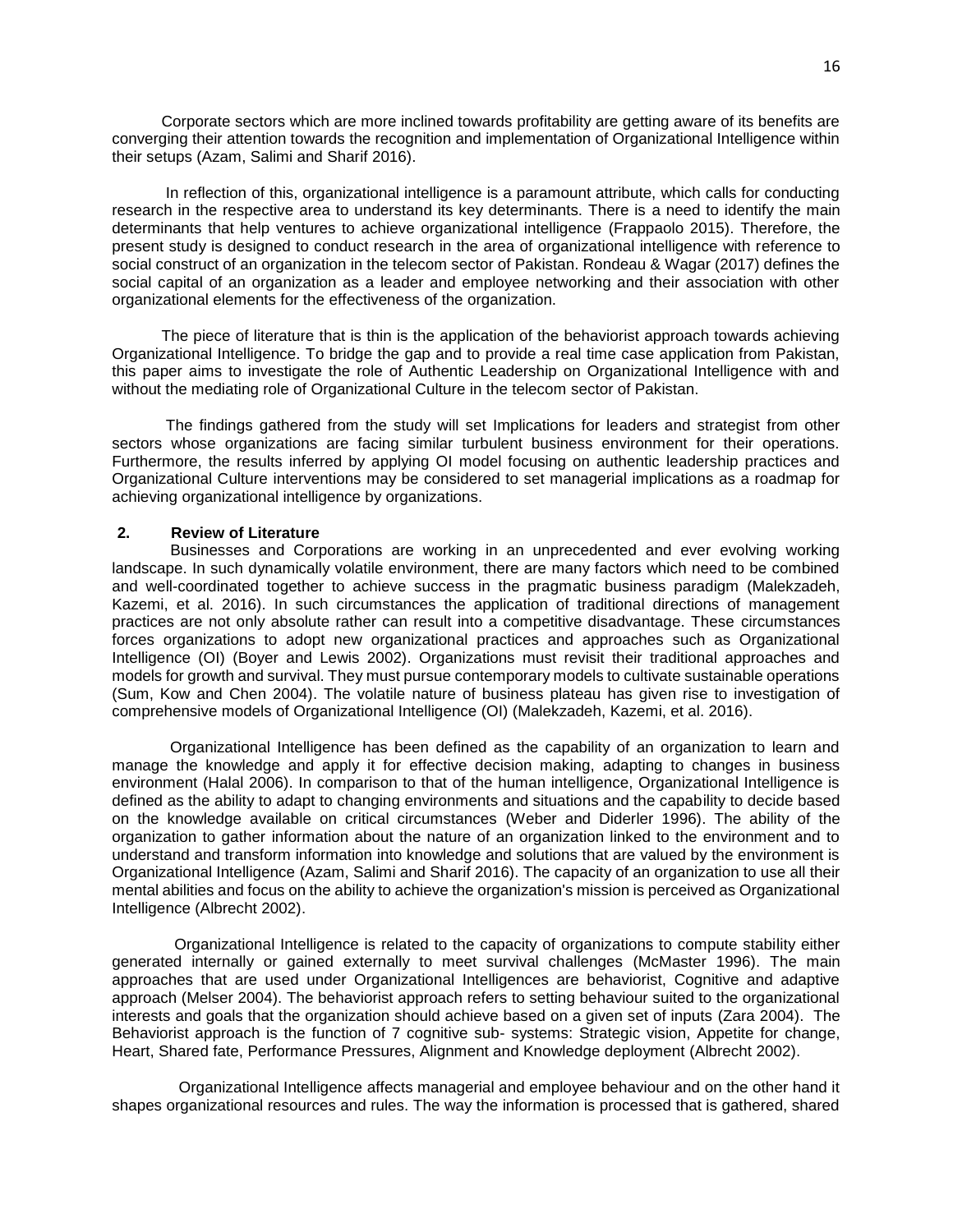and manipulated is related to the significant aspect of Organizational Intelligence (Malekzadeh, Kazemi, et al. 2016).Processing of information in the best interest of the Organization Intelligence during critical times pays attention towards the influential role of Leadership (Akgün, Byrne and Keskin 2010). Authentic leadership style influence work engagement of employees within organizational setups. This work engagement gives rise to enhanced productivity beneficial for both individual and organization (KIM 2014).

Authentic leadership is defined as a pattern of leader behaviour that draws upon and promotes both positive psychological capacities with in employees and a positive ethical climate within an organization, to foster greater self-awareness, an internalized moral perspective, balanced processing of information, and relational transparency on the part of leaders working with followers, fostering positive self-development (Walumbwa, et al. 2008). Leaders spark the intrinsic motivation of employees, thereby stimulating their extra-role performance (Kroon, Woerkom and Menting 2017).

The unique set of values that encompasses the social and psychological environment of an organization is its organizational culture. Culture is elementary for both in the successful implementation of organizational change and secondly amplifying the contribution of human resource in business ventures. It is indeed a crucial management competency of contemporary times as the right set of organizational culture is an essential requirement for success within an organization. The challenging task faced by leaders and managers is to identify their prevailing culture within their organizations, determine the best suitable culture parallel to their vision, goals and objectives and finally successful implementation of that culture in the organization of achieving organizational success (Yaghoubi and Haghi 2010).

The behavioral aspects of Organizational intelligence that are associated with leadership style contribute towards immaculately leading the organizations in the volatile business plateau. Traditionally the corporate setups have induced practices to create transparent organizational culture interventions in their business operations and meeting the requirements of market systems (Klatt, Wise and Fish 2016). Review of the literature conclusively narrate that Organizational Intelligence is the gold standard to for today to meet the peculiar nature of volatility of business. Telecom sector of Pakistan is a technology centered sector and technological advancements are the most rapidly changing advancements of the  $4<sup>th</sup>$  generation. Therefore, it is imperative to conduct a research on Organizational Intelligence considering the role of leadership and organizational elements. Based on the literature above the study postulated the following theoretical framework.

#### **2.1 Structural Model**

The structural model of the research is depicted as follows:



#### **Figure 1: Conceptual Framework**

#### **2.2 Measurement Model**

 Organizational intelligence, organizational culture and authentic leadership characteristics are measured by using valid scales. Respective names of the scales, observable dimensions and details are illustrated in the table below: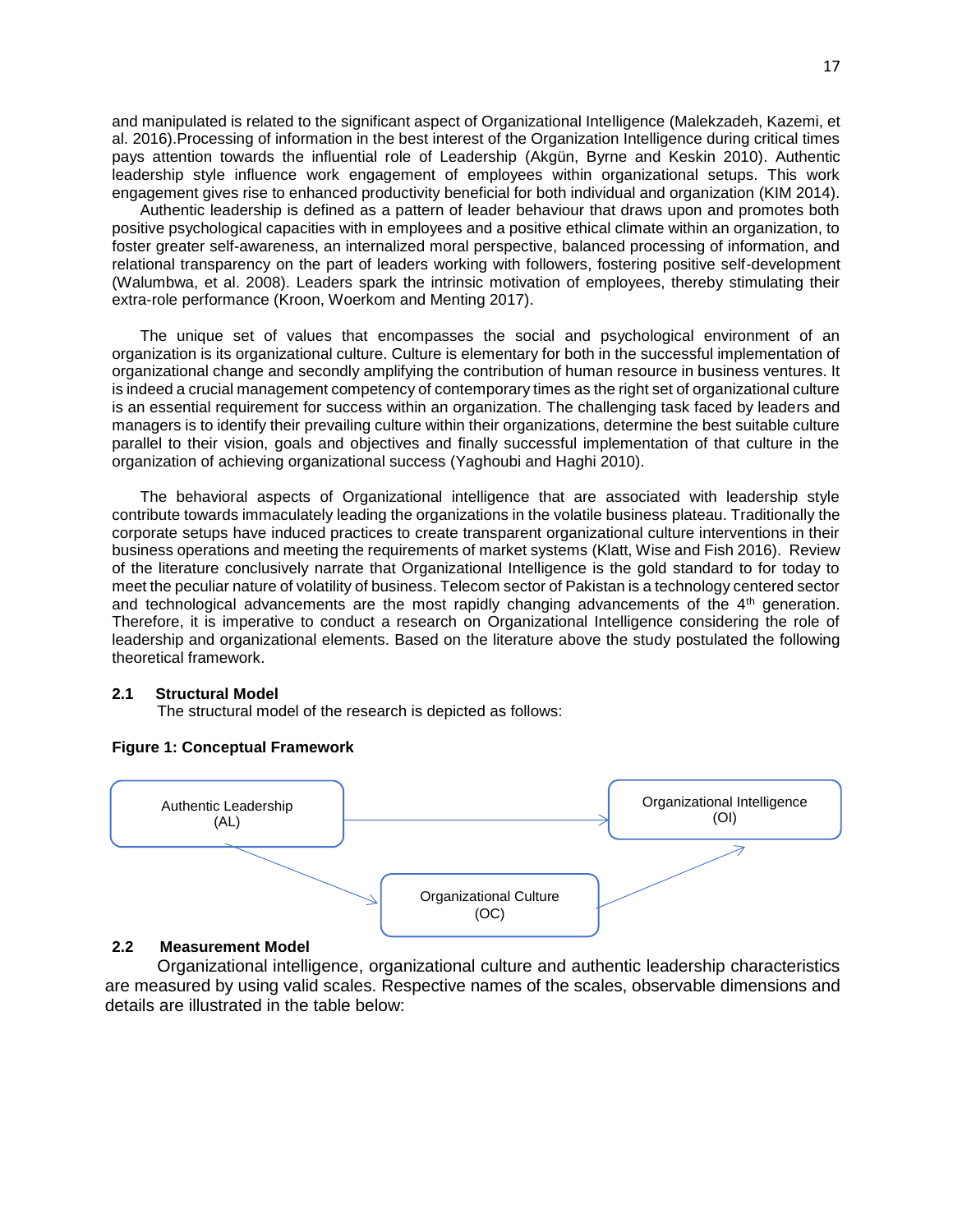**Table 1: Instrument and Scales**

| No            | <b>Valid Questionnaire</b>                                                  | <b>Observable Variables and Items</b>            | <b>Scale</b>         |
|---------------|-----------------------------------------------------------------------------|--------------------------------------------------|----------------------|
|               | Albrecht (2003)<br>Organizational Intelligence<br>Questionnaire             | Includes 49 times and<br>7 observable variables. | 5 Point Likert Scale |
| $\mathcal{P}$ | Daniel Denison (1997)<br><b>Organizational Culture</b><br>Questionnaire     | Includes 12 items and 4 Observable<br>variables  | 5 Point Likert Scale |
| 3             | Walumbwa et.all (2009) Authentic<br>Leadership Scale (ALS)<br>Questionnaire | Includes 16 Items and 4 Observable<br>variables  | 5 Point Likert Scale |

Measurement model of the research with respect to theoretical framework and valid scales is depicted as follows:

# **Figure 2: Measurement Model**



# **2.3 Hypotheses**

Based on the theoretical framework above the research postulates the following hypotheses.

**H1:** Authentic Leadership has direct influence on Organizational Intelligence.

**H2:** Authentic Leadership has direct influence on Organizational Culture.

**H3:** Organizational Culture has direct influence on Organizational Intelligence.

**H4:** Authentic Leadership influences indirectly on Organizational Intelligence through Organizational Culture.

# **3. Research Methodology**

 This research design indicates the extent to which the dependent and independent variable fluctuates together. Similarly, the change in the dependent variable due to a mediating variable is also measured. The research is quantitative and descriptive where questionnaires are used as a research instrument. Organizational Intelligence is measured by using Karl Albrecht scale for measuring OI (2003). Authentic leadership is measured by using Authentic Leadership Measurement Scale by Walumbwa et. al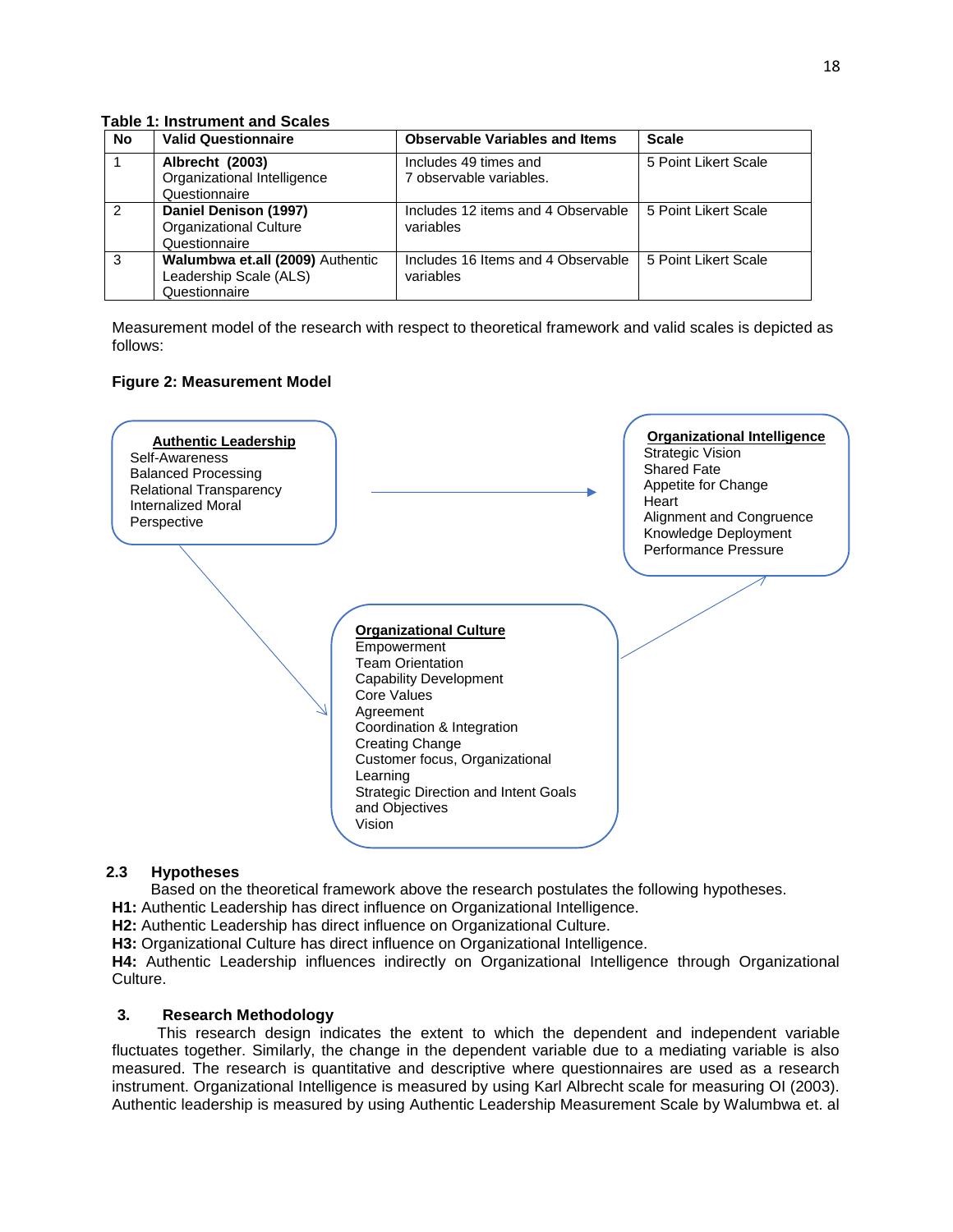(2008) and Organizational Culture is measured by Denison Organizational Culture scale by Daniel Danison (1996).

 List of cellular mobile operators is extracted from the official website of Pakistan telecom authority. All the four companies head offices are located in Islamabad capital territory. Convenient sampling is used for data collection. The sample size needs to be 10 times or more than the number of variables (Sekaran 2003). Keeping this standardization in focus 120 questionnaires were circulated among managers, middle management, staff members and leaders of the organization. 106 duly filled questionnaires were received back and the response rate is calculated to be 88%.

 Direct and indirect paths of authentic leadership with organizational intelligence are measure by using Smart PLS. Smart PLS additionally supports other statistical analysis including confirmatory factor and regression analysis (Garson 2016). Hence, Smart PLS is used in this research for data analysis.

#### **4. Results and Discussion**

 The results of the model analyzed to find out the relationships between the dependent, independent and mediating variable is discussed in this section of results and discussion. Reliability and validity analysis is conducted by using cross loadings, average variance and Cronbach alpha tests. Confirmatory factor analysis confirmed the distinctiveness of the variables of study. All variables are different from each other and do not measure the same factor, confirming discriminant validity. Direct and indirect effect of authentic leadership on organizational intelligence is measured by path coefficient tests, t- tests and significance value. Standardized root means square residual (SRMR) and Normal fit indices (NFI) are used to measure model fit of the study.





# **Table 2: Model Reliability and Validity Analysis**

| Model Composite Reliability and Average variance extracted |       |                                      |       |  |
|------------------------------------------------------------|-------|--------------------------------------|-------|--|
| Component                                                  |       | Cronbach Alpha Composite Reliability | AVE   |  |
| Authentic Leadership                                       | 0.842 | 0.895                                | 0.681 |  |
| Organizational Culture                                     | 0.920 | 0.933                                | 0.542 |  |
| Organizational Intelligence                                | 0.843 | 0.880                                | 0.514 |  |

 The Cronbach alpha values of the variables of the model are calculated to be 0.842 for Authentic Leadership, 0.920 for Organizational Culture and 0.843 for Organizational Intelligence. The standard benchmark for a good reliability is a value greater the 0.5 and less than 1.0. All the values lie within the threshold value and hence satisfactory. The values are strong and show strong internal consistency of the set of items as a group are closely related. The composite reliability results also indicate strong internal consistency. Average variance extracted is used for discriminant validity. Discriminant validity tells that the measures of the construct are not related and different from each other. The benchmark value for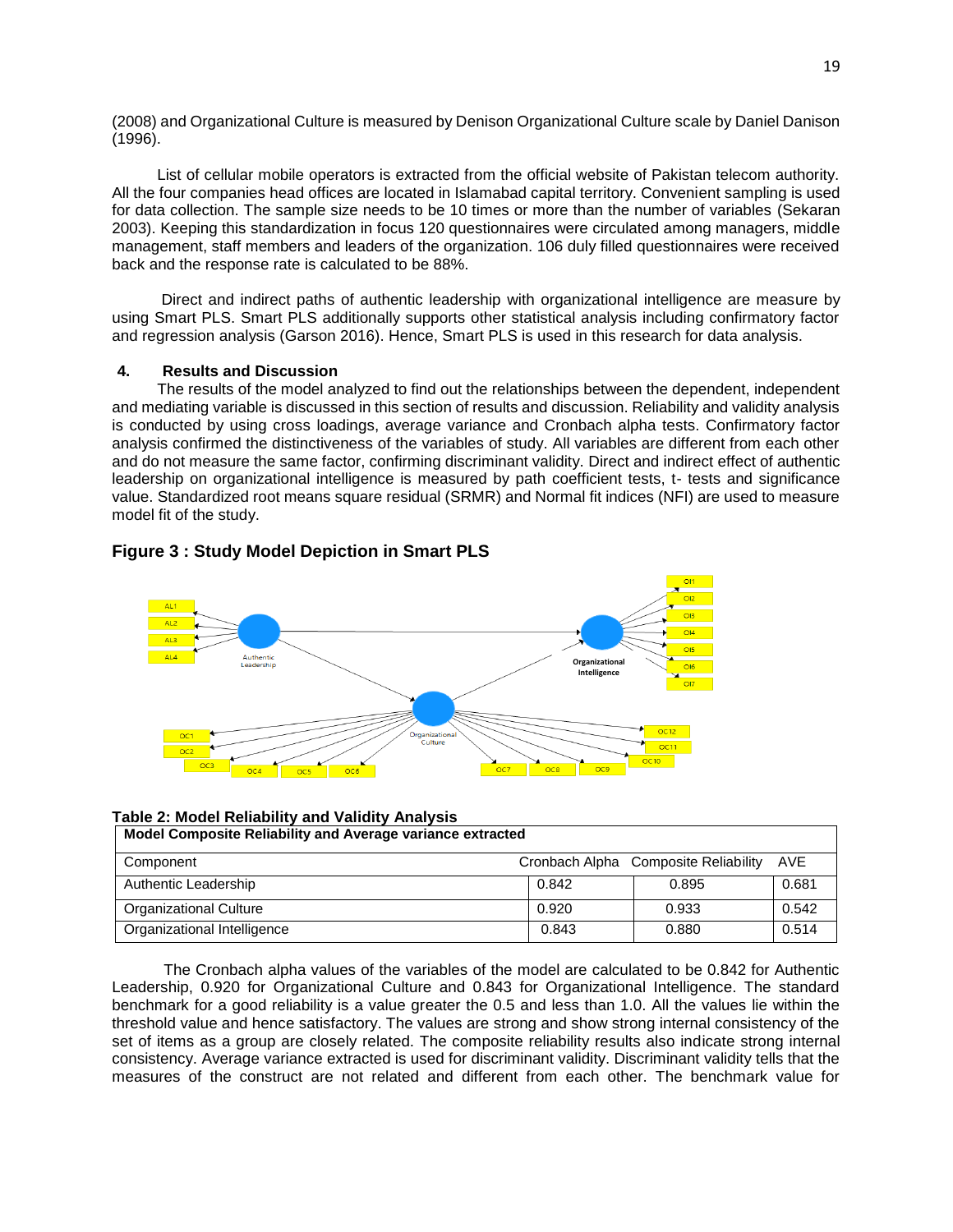acceptable results is less than 0.85. The average variance results of the study are calculated to be within the threshold value therefore satisfactory and acceptable.

The next test conducted on the data is Confirmatory Factor Analysis (CFA). The test is conducted to gauge that whether the indicators of the construct are consistent or not. CFA results of each variable/ factor is depicted as follows:

#### **Figure 4: CFA Results Authentic Leadership**



The Standard benchmark value acceptable for CFA ranges between 0.4 to 0.999. The indicator values of the factor of Authentic Leadership lies within the standard range and thus show strong and consistent results. The CFA results of Organizational Intelligence is depicted as follows:

# **Figure 5: CFA Results Organizational Intelligence**



The Standard benchmark value acceptable for CFA ranges between 0.4 to 0.999. The indicator values of the factor of Organizational Intelligence lies within the standard range and hence show strong and consistent results. Similarly, the CFA results of Organizational Culture is depicted as follows,

# **Figure 6: CFA Results Organizational Culture**

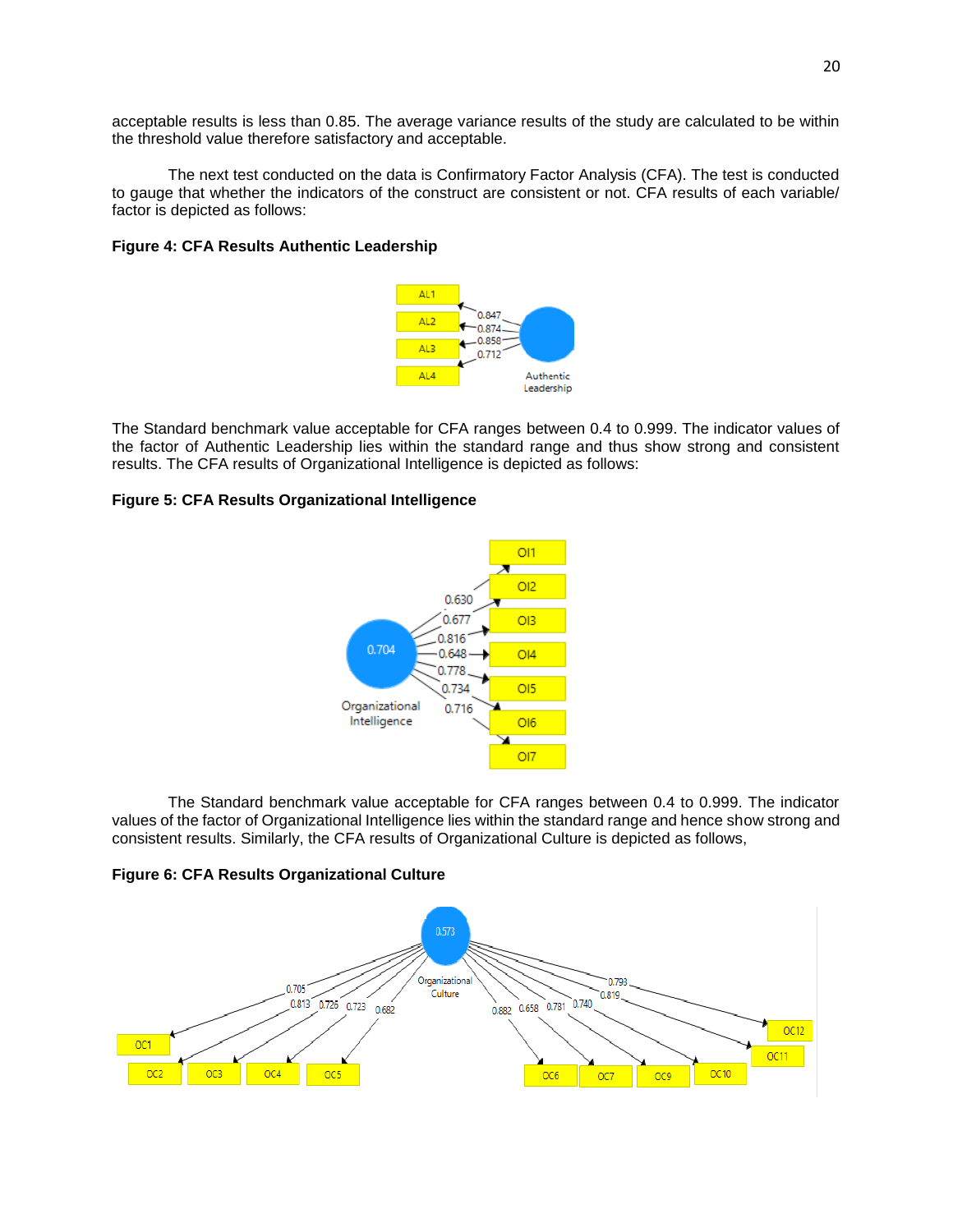The Standard benchmark value acceptable for CFA ranges between 0.4 to 0.999. The indicator values of the factor of Organizational Culture lies within the standard range and hence show strong and consistent results. The holistic, one picture layout of the model of the study, the direct and indirect paths, Standard regression weights, Factor Loadings and percentage explained by explanatory variables is depicted in the figure below:



#### **Figure 7: Study Model CFA Results in Smart PLS**

The cross loadings values of the variables and their dimensions is illustrated in the table below,

| apio o: o:ooo Louaniyo<br>Variable                  | AL    | ОC    | ΟI    |
|-----------------------------------------------------|-------|-------|-------|
| Self - Awareness                                    | 0.846 | 0.702 | 0.569 |
| <b>Balanced Processing</b>                          | 0.874 | 0.707 | 0.630 |
| <b>Relational Transparency</b>                      | 0.858 | 0.611 | 0.482 |
| Internalized Moral Perspective                      | 0.713 | 0.524 | 0.581 |
| Empowerment                                         | 0.518 | 0.714 | 0.555 |
| <b>Team Orientation</b>                             | 0.688 | 0.811 | 0.721 |
| <b>Capability Development</b>                       | 0.475 | 0.712 | 0.671 |
| Core Values                                         | 0.474 | 0.728 | 0.573 |
| Agreement                                           | 0.572 | 0.672 | 0.507 |
| Coordination & Integration                          | 0.771 | 0.876 | 0.672 |
| <b>Creating Change</b>                              | 0.565 | 0.653 | 0.443 |
| Customer focus                                      | 0.546 | 0.450 | 0.391 |
| Organizational Learning                             | 0.515 | 0.778 | 0.620 |
| Strategic Direction and Intent Goals and Objectives | 0.512 | 0.725 | 0.728 |
| Vision                                              | 0.620 | 0.831 | 0.743 |
| Mission                                             | 0.559 | 0.795 | 0.675 |
| <b>Strategic Vision</b>                             | 0.229 | 0.481 | 0.628 |
| <b>Shared Fate</b>                                  | 0.418 | 0.461 | 0.677 |
| Appetite for Change                                 | 0.515 | 0.651 | 0.815 |
| Heart                                               | 0.319 | 0.516 | 0.647 |
| Alignment and Congruence                            | 0.554 | 0.648 | 0.778 |
| Knowledge Deployment                                | 0.469 | 0.543 | 0.735 |
| <b>Performance Pressure</b>                         | 0.738 | 0.778 | 0.717 |

# **Table 3: Cross Loadings**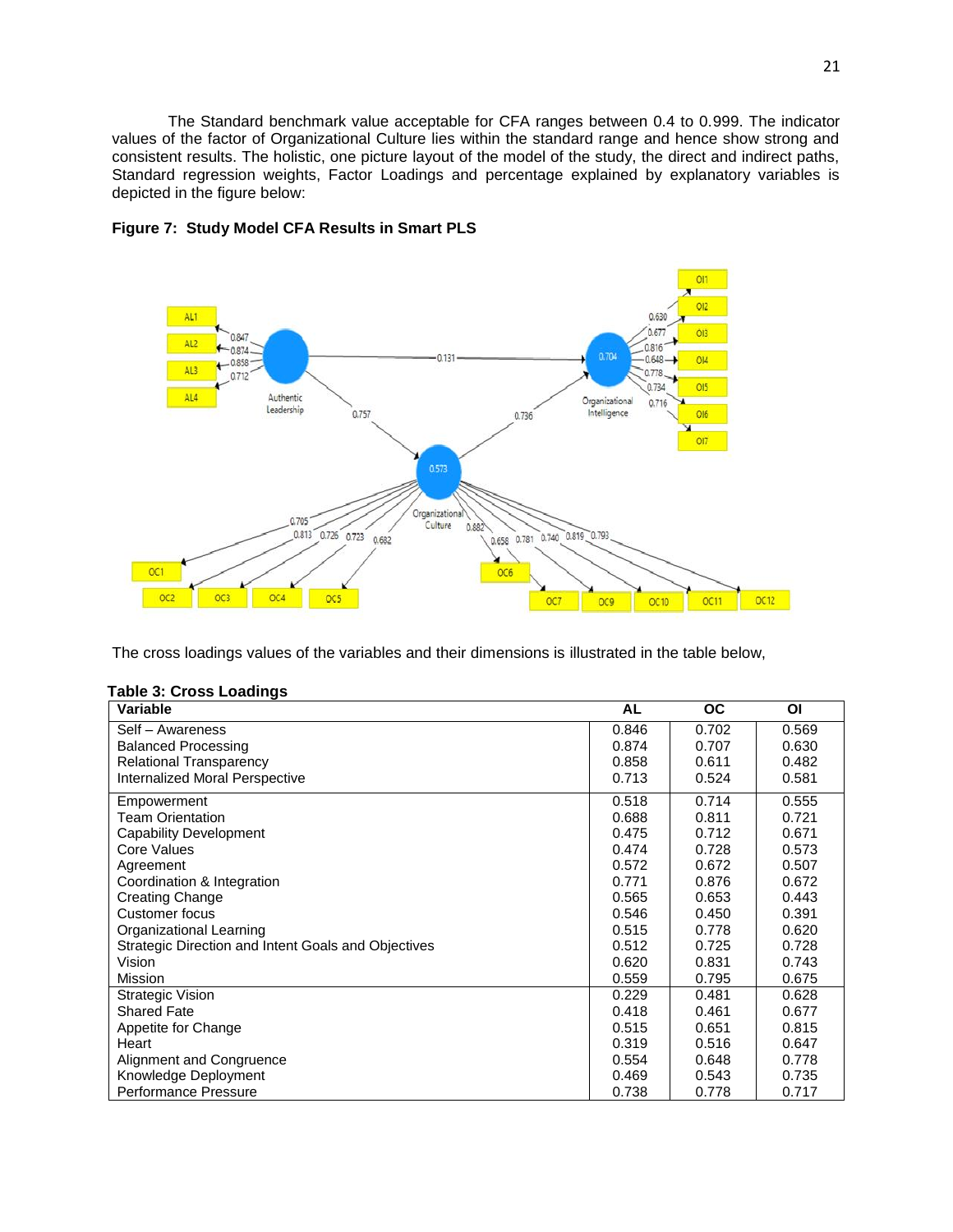Considering the table above the minimum distance between the load factors is more than 0.1. All the measured values lie within the standard acceptable values and the results show that the study parameters have good validity. The descriptive indicators of the data of the study including the average value of responses and the deviation from standard is discussed as follows, the values are also depicted in the form of a table below:

| $1$ udio –1. pooglibiito Iliulouloid ol oluut |         |                           |  |
|-----------------------------------------------|---------|---------------------------|--|
| Variable                                      | Average | <b>Standard Deviation</b> |  |
| Authentic Leadership                          | 3.33    | 0.978                     |  |
| Organizational Culture                        | 3.83    | 0.850                     |  |
| Organizational Intelligence                   | 3.37    | 0.830                     |  |

### **Table 4: Descriptive Indicators of Study Variables**

 The average of the responses of each variable is calculated separately to identify the mean and the standard deviation of the data responses. The acceptable standard threshold values of descriptive indicators are 0.0 for mean and less than 1.0 for standard deviation for a normal distribution. The calculated values of the study are within the acceptable range. The average of each variable is calculated to be closer to 3, meaning the mean is 0 and the standard deviation of each variable response is less than 1.0. These statistics concludes that the respondent's responses are closer to each other with minimum standard deviation.

The table 5. below shows the path coefficients and T- statistics of the study. These study paths are the linear regression weights that are used for examining the possible linkage between the variables of the study.

### **Table 5: Path Coefficient**

| Variable                                               | <b>Path Coefficient</b> | <b>T</b> Statistics |
|--------------------------------------------------------|-------------------------|---------------------|
| On Organizational Intelligence from:                   |                         |                     |
| <b>Organizational Culture</b>                          | 0.736                   | 8.182               |
| Authentic Leadership                                   | 0.131                   | 2.241               |
| On Organizational Culture from:                        |                         |                     |
| Authentic Leadership                                   | 0.757                   | 12.940              |
| Indirect Impact of Organizational Intelligence through |                         |                     |
| <b>Organizational Culture</b>                          | 0.557                   | 6.118               |

The t- statistics and coefficient values of the study relations are calculated to be significant. The table above shows a positive and direct influence of Authentic Leadership on Organizational intelligence with the positive and significant path coefficient value of 0.131. However, the value is weak. Similarly, positive and significant influence of Authentic Leadership on Organizational Intelligence is achieved via mediatory variable of Organizational Culture. The Path Coefficient value is calculated to be 0.557 that is positive, significant and a stronger value compared to the direct path value of 0.131. The analysis of the tstatistics and path coefficient depicts that Authentic Leadership has a direct influence on organizational Intelligence however, the relation is weak and Authentic Leadership has a stronger influence on Organizational Intelligence via indirect path of including a mediatory variable of Organizational Culture.

# **4.1 Model Fitness**

 The model fitness of the study is measured by using two tests Standardized Root Mean Square Residual (SRMR) and Normed Fit Index. SRMR give the average of discrepancies among the expected and the observed correlations of the study model fit criterion. The average discrepancies standard value must be less than 0.1. The next test conducted to check the goodness of fit in Smart PLS model is Normed Fit Index. NFI measures the fit between the observed and hypothesized model. The standard benchmark value for NFI is above 0.9. The structural model fitness measured by SRMR and NFI values are mentioned in the table below.

# **Table 6: Structural Model Fitness**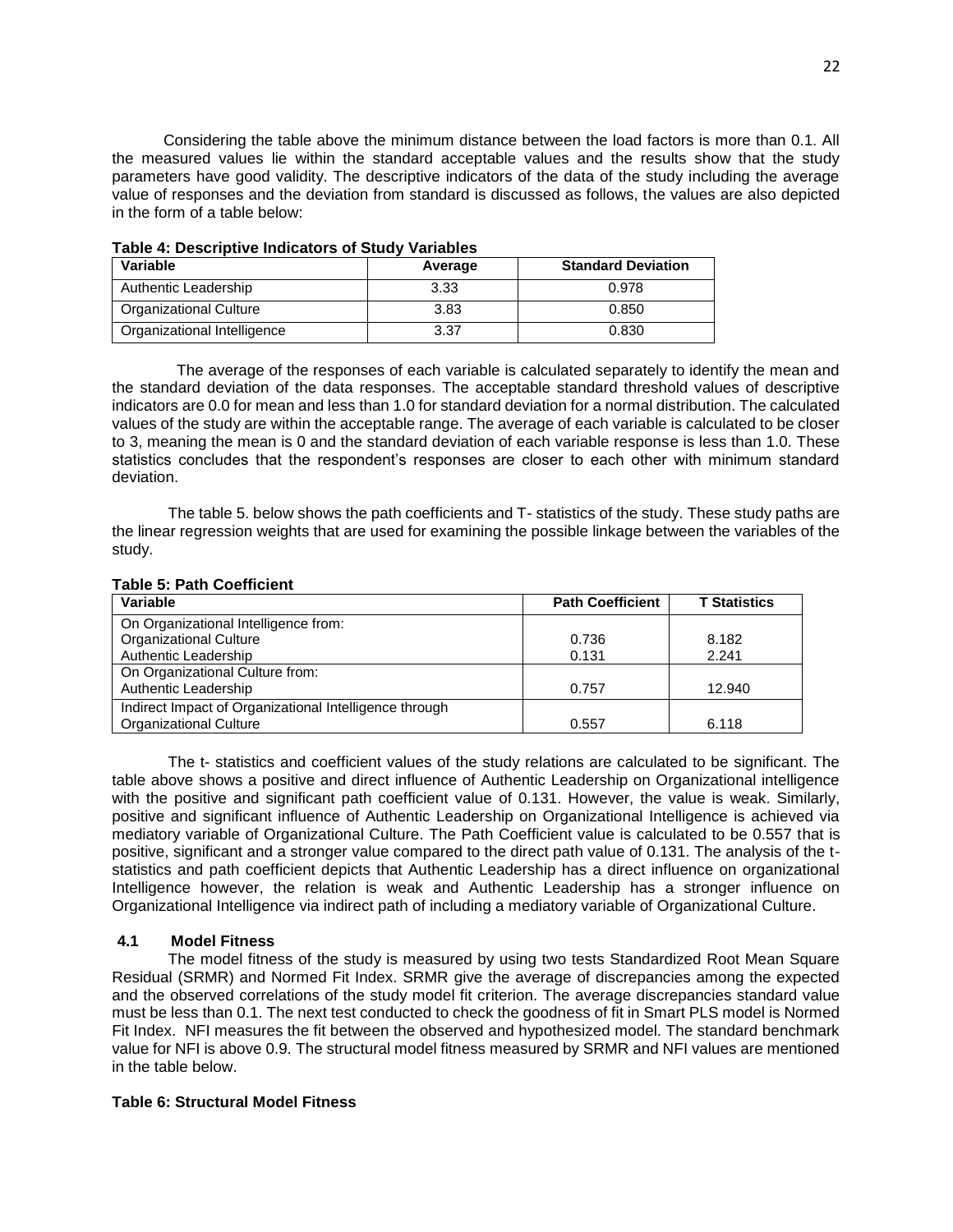|             | <b>Estimated Model</b> |  |  |
|-------------|------------------------|--|--|
| <b>SRMR</b> | 0.077                  |  |  |
| NFI         | 0.916                  |  |  |

The value for standardized root means square residual of the model is measured to be 0.077 which is within the standard value for SMRS and hence satisfactory. The Normed fit index value of the model is calculated to be 0.916 that is also within the standard value for NFI and hence satisfactory. The hypothesized and observed measures are observed to be in parallel to each other therefore the hypotheses of the model are acceptable.

### **Table 7: Test Results of Study Hypotheses**

| <b>Hypotheses</b>                                                                                                                          | <b>Path Coefficient</b> | <b>T</b> statistics | <b>Hypotheses</b> |
|--------------------------------------------------------------------------------------------------------------------------------------------|-------------------------|---------------------|-------------------|
| Authentic<br>influence<br>Leadership<br>direct<br>has<br>on Organizational Intelligence                                                    | 0.131                   | 2.241               | Confirmed         |
| Authentic Leadership has direct influence<br>on Organizational Culture                                                                     | 0.757                   | 12.940              | Confirmed         |
| Organizational Culture has direct influence on<br>Organizational Intelligence.                                                             | 0.736                   | 8.182               | Confirmed         |
| Authentic<br>Leadership<br>influences<br>indirectly<br><b>on</b><br>Organizational<br>Organizational<br>Intelligence<br>through<br>Culture | 0.557                   | 6.118               | Confirmed         |

# **5. Conclusion**

 Organizational Intelligence requires the former variables of Authentic Leadership and Organizational Culture that provides the grounds for such an organizational behaviour (Klein, Wallis and Cooke 2013), (Choudhary, Akhtar and Zaheer 2013), (Bakari, et al. 2017). Authentic Leadership and Organizational Culture proved in this study as influencing variables. On the basis of present research findings, Organizational Culture as a mediating variable has a strong influence on achieving Organizational Intelligence. Authentic Leadership does directly influence on achieving organizational intelligence however when the organizations continuously practices Authentic Leadership this creates an organizational culture of authenticity and transparency among leaders and employees and therefore gives more positive and strong results in fostering Organizational Intelligence.

 Hence for organizations to achieve organizational intelligence, they need to inculcate a continuous practice of Authentic Leadership which brings an organizational culture of pellucidity which harnesses high levels of Organizational Intelligence. Authentic Leadership and Organizational Culture are the important prerequisites towards achieving Organizational Intelligence. The findings of the study also present that Organizational Intelligence can be achieved without incurring any financial remuneration. Practicing Authentic Leadership for Organizational Culture can serve as a cost-free prescription for organizations to achieve Intelligence in crucial rapidly changing markets and dynamic global competition.

 The findings of the study conclude that Authentic Leadership, Organizational Culture and Organizational Intelligence are all positively related and emphasizing on each one of these variables helps organization to take lead from its competitors by beating the classical practices of management in the business milieu.

# **6. Limitations and Future Research Directions**

 Despite the fact that this piece of study has practical implications in context of Pakistan, on the other hand has certain limitation as well. The scope of the study is limited to telecom sector of Pakistan. The data is collected at one point in time (cross- sectionally) that has a tendency to give misleading results. Therefore, it is recommended for future researchers that a large sample size is used for investigating the role of authentic leadership on organizational intelligence and generalizability of results. Furthermore, it is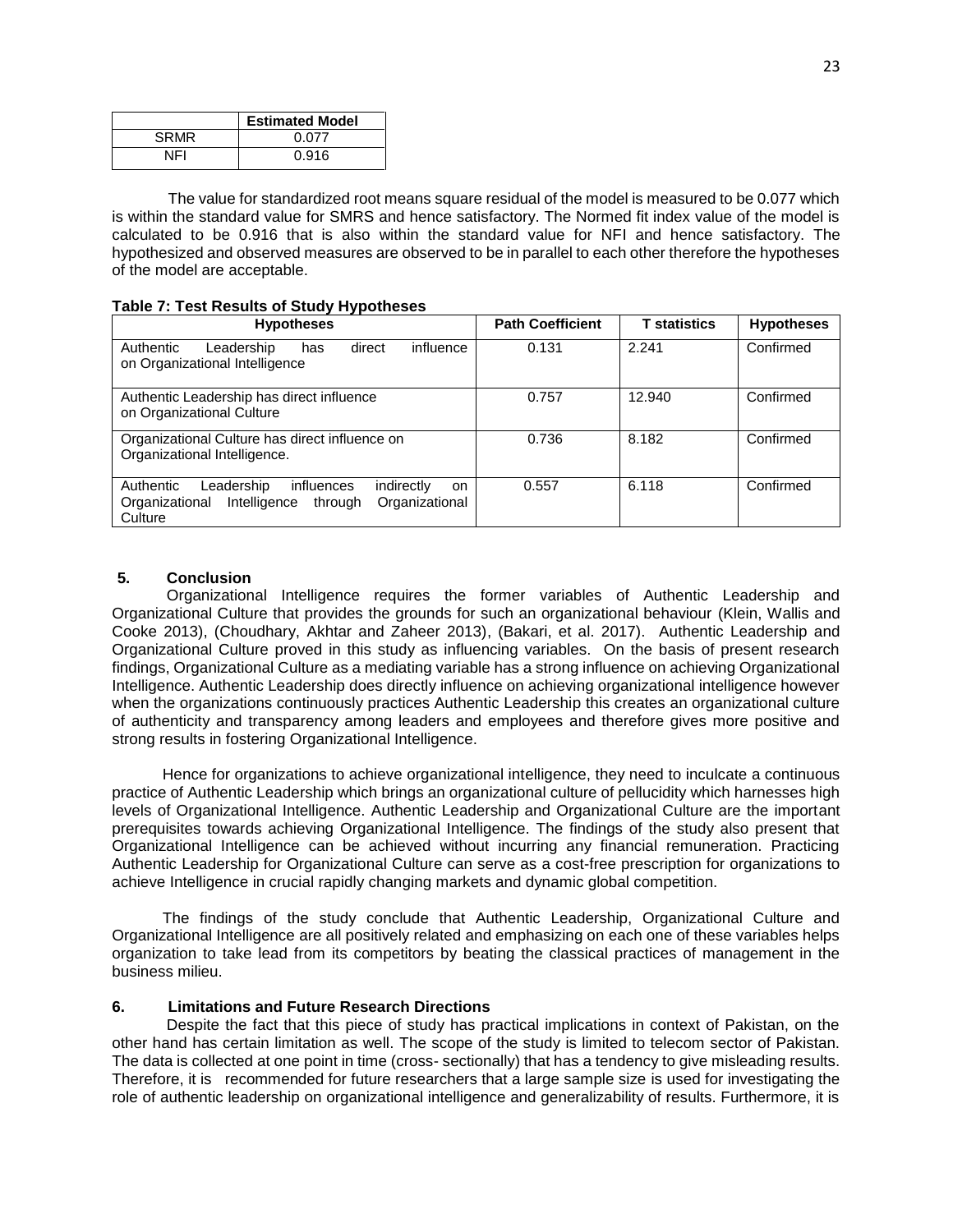recommended for future researchers to analyze the role of authentic leadership on Organizational intelligence when organizational culture is used as a moderator rather than a mediator in same or in other industries for the generalization of results.

#### **References**

- Akgün, A. E, J. Byrne, and H. Keskin(2010). Organizational intelligence: a structuration view. *Journal of Organizational Change Management.* 20(3), 272-289.
- Albrecht, Karl.(2002). Power of Minds at Work.
- Azam, Ghobadi, Freidoon Salimi, and Hossein Sharif (2016). The Effect Of Staff's Organizational Intelligence On The Promotion Of Organizational Effectiveness. 14(1).
- Bakari, H, A. I.' Attiq, S. Hunjra, Khuhro, Khan, A. S. R. A., & R. Kouser(2017). Authentic Leadership in the Context of Organizational Change; Insights from Pakistani Health Sector Organizations. *Asian Journal of Scientic Research*, 372-379.
- Boyer, K.K, and M.W Lewis.(2002).Competitive priorities: investigating the need for trade-offs in operations strategy." *Production and Operations Management* 11(1), 9-20.
- Choudhary, A. I., S. A Akhtar, and A Zaheer. (2013) Impact of Leadership styles on Organizational Performance: A comparative study." *Journal of Business Ethics* 21(2), 433-440.
- Forest, J.F. (2002). Learning organizations: higher education institutions can work smarter too"." *Connection* 17(2), 31-33.
- Frappaolo (2015). Knowledge Management.*Academy of Management*
- Garson, G. D. (2016). Partial Least Squares Regression and Structural Equation Models.*Statistical Associates: Asheboro*, 122-188.
- Halal, William E.(2006). Organizational intelligence.(Melcrum Publishing Ltd)
- Haviland, David. (2017). DYNAMIC STRATEGY: How to Navigate through Volatile and ever-changing Business Environment." *American Management Association*, 72-80.
- Kim, Hye Kyoung. (2014). The Effect Of Authentic Leadership On Orgaizational Performance.
- Klatt, Maryanna D., Emaline Wise, and Morgan Fish.(2016). Mindfulness and Work-Related Well-Being." (Springer International Publishing Switzerland)
- Klein, Andrew S, Joseph Wallis, and Robert A. Cooke (2013) .The impact of leadership styles on organizational culture and firm effectiveness: An empirical study. *Journal of Management & Organization* 19(3), 241-254.
- Kroon, Brigitte, Marianne van Woerkom, and Charlotte Menting.(2017). Mindfulness as substitute for transformational Leadership. *Journal of Managerial Psychology* 23(4), 284-297.
- Malekzadeh, Gholamreza, Mostaffa Kazemi, Mohammad Lagzian, and Saeed Mortazavi. (2016). Modeling organizational intelligence using DEMATEL method in Iranian public. *Journal of Modelling in Management* (Emerald Publication) 11(1), 134-153.
- Malekzadeh, Gholamreza, Mostaffa Kazemi, Mohammad Lagzian, and Saeed Mortazavi. (2016). Modelling Organizational Intelligence using DEMATEL method in Iranian Public Universities. *Journal of Modelling in Management* (Emerald Group Publishing) 11(1), 134-153.
- McMaster, M.D.(1996). "The Intelligence Advantage: Organizing for Complexity.
- Melser, D. (2004). The Act of Thinking, MIT University Press, Cambridge, MA.Cambridge, MA,
- Rondeau, K., & Wagar, T. (2017). Intellectual Capital and Organization Culture Archetypes: Examining Relationships-Evidence from Canadian Nursing Homes. *14th International Conference on Intellectual Capital .*
- Sekaran, Umme. (2003). *Research Methods for Business: A Skill Building Approach.* Vol. 4. New York: John Wiley,
- Strober, M.(2006). Habits of the mind: challenges for multidisciplinary engagement." *Social Epistemology* 20(3), 315-331.
- Sum, C.C., L.S. Kow, and C.S Chen. (2004). A taxonomy of operations strategies of high performing small and medium entreprises in singapore." *International Journal of Operations and Production Management* 24(3), 321-345.
- Thannhuber, M. J., Bruntsch, A., & Tseng, M. M.(2017). Knowledge management: managing organizational intelligence and knowledge in autopoietic process management systems ten years into industrial application." *Leadership Quaterly*, 384 – 389.